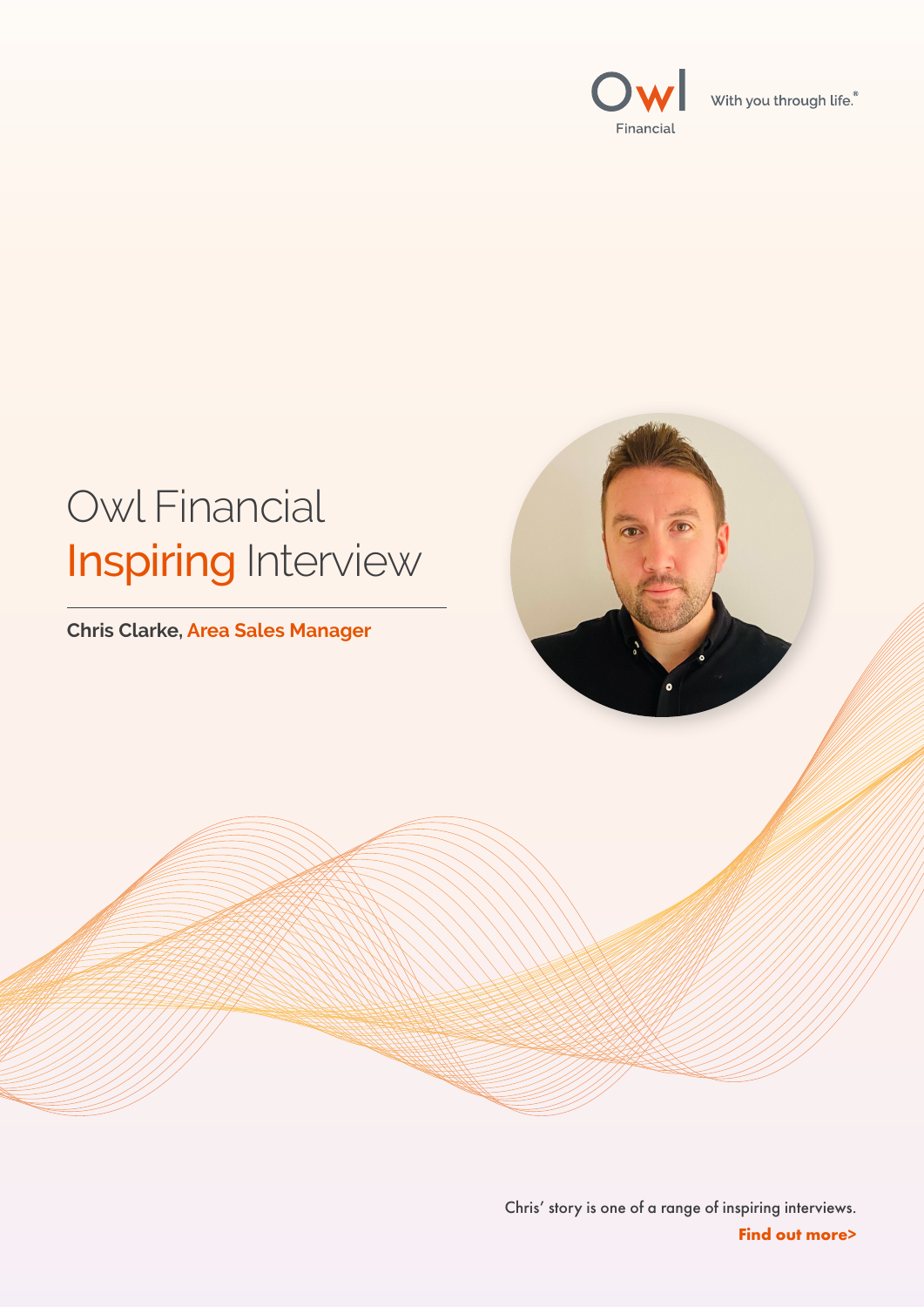We've collated a series of motivational case studies that show the journey of some of our most ambitious Advisers and Managers. It's fascinating to hear about their background, why they joined Owl, what motivates them and tips for others building their career in the business.

> **Mandaller**<br> **Whend**<br> **Seize it.**<br>
> and the **"** When an opportunity like this comes your way, you should seize it. With hard work, focus and the right mindset, you'll be surprised how much you can achieve. I completely changed career – it's been one of the best moves I've made.

## **My Journey, Chris Clarke**

**Here we hear Chris' story**

If you would like to share your Owl journey to help inspire others, please email enquiries@owlfinancial.co.uk

## **My Journey to Owl**

I retired from rugby in 2014, but continued teaching. During that time I decided to take out insurance and was introduced to an Adviser who worked for the company. I was happy with the cover he recommended and took out a policy. During our discussions, we spoke about my job and he suggested I should consider working as an Adviser. I applied and was successful - great I thought, I could get some extra money by combining the job with my teaching position.



Before joining Owl I had two jobs. I spent years playing semi-professional rugby. I loved the game, but this wasn't enough financially so I also worked full time as a teacher, working 8am to 5pm in a pupil referral unit. Looking back, not sure how I did it. Four nights a week I would finish my teaching job and go training, typically back at around 10pm.